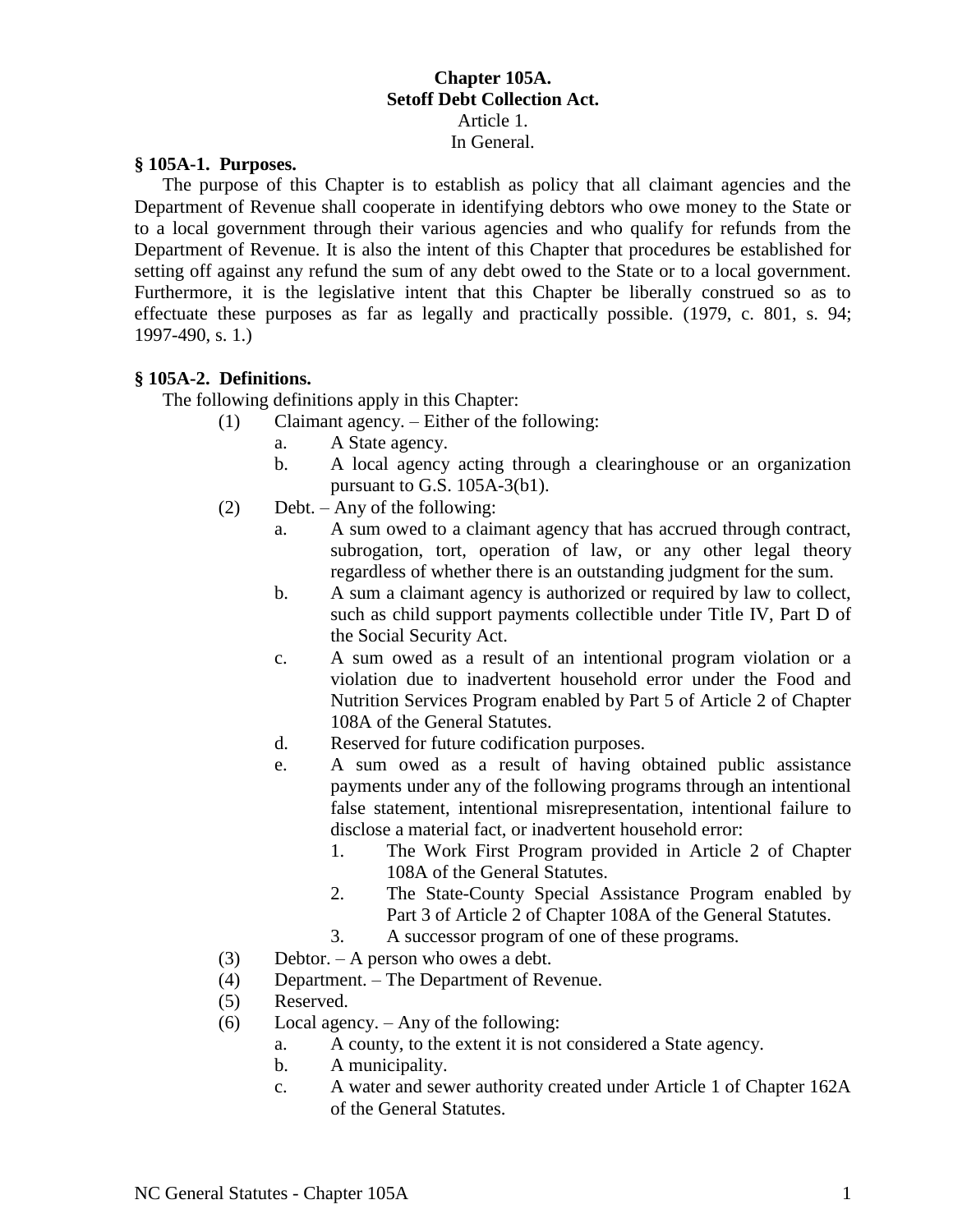- d. A regional joint agency created by interlocal agreement under Article 20 of Chapter 160A of the General Statutes between two or more counties, cities, or both.
- e. A public health authority created under Part 1B of Article 2 of Chapter 130A of the General Statutes or other authorizing legislation.
- f. A metropolitan sewerage district created under Article 5 of Chapter 162A of the General Statutes.
- g. A sanitary district created under Part 2 of Article 2 of Chapter 130A of the General Statutes.
- h. A housing authority created under Chapter 157 of the General Statutes, provided that the debt owed to a housing authority has been reduced to a final judgment in favor of the housing authority.
- i. A regional solid waste management authority created under Article 22 of Chapter 153A of the General Statutes.
- (7) Net proceeds collected. Gross proceeds collected through setoff against a debtor's refund minus the collection assistance fees provided in G.S. 105A-13.
- (8) Refund. A debtor's North Carolina tax refund.
- (9) State agency. Any of the following:
	- a. A unit of the executive, legislative, or judicial branch of State government.
	- b. A local agency, to the extent it administers a program supervised by the Department of Health and Human Services or it operates a Child Support Enforcement Program, enabled by Chapter 110, Article 9, and Title IV, Part D of the Social Security Act.
	- c. A community college. (1979, c. 801, s. 94; 1981, c. 724; 1983, c. 922, s. 21.11; 1983 (Reg. Sess., 1984), c. 1034, s. 10.2; 1985, c. 589, s. 33; c. 649, s. 6; c. 747; 1985 (Reg. Sess., 1986), c. 1014, s. 63(e), (f); 1987, c. 564, s. 18; c. 578, ss. 1, 2; c. 856, s. 12; 1989, c. 141, s. 2; c. 539, s. 1; c. 699; c. 727, s. 30; c. 770, s. 75.2; 1993 (Reg. Sess., 1994), c. 735, s. 1; 1995, c. 227, s. 1; 1996, 2nd Ex. Sess., c. 18, s. 24.30(d); 1997-433, ss. 3.3, 11.3; 1997-443, ss. 11A.118(a), 11A.119(a), 11A.122, 12.26; 1997-490, s. 1; 1998-17, s. 1; 1998-98, s. 38(a); 2002-156, s. 5(a); 2003-333, s. 1; 2004-138, s. 1; 2005-326, s. 1; 2006-259, s. 20; 2007-97, s. 2; 2010-31, ss. 10.19A(a), 31.8(d); 2011-365, s. 1; 2012-88, s. 1.)

# **§ 105A-3. Remedy additional; mandatory State usage; optional local usage; obtaining identifying information; registration.**

(a) Remedy Additional. – The collection remedy under this Chapter is in addition to and not in substitution for any other remedy available by law.

(b) Mandatory State Usage. – A State agency must submit a debt owed to it for collection under this Chapter unless the State Controller has waived this requirement or the State agency has determined that the validity of the debt is legitimately in dispute, an alternative means of collection is pending and believed to be adequate, or such a collection attempt would result in a loss of federal funds. The State Controller may waive the requirement for a State agency, other than the Department of Health and Human Services or a county acting on behalf of that Department, to submit a debt owed to it for collection under this Chapter if the State Controller finds that collection by this means would not be practical or cost effective. A waiver may apply to all debts owed a State agency or a type of debt owed a State agency.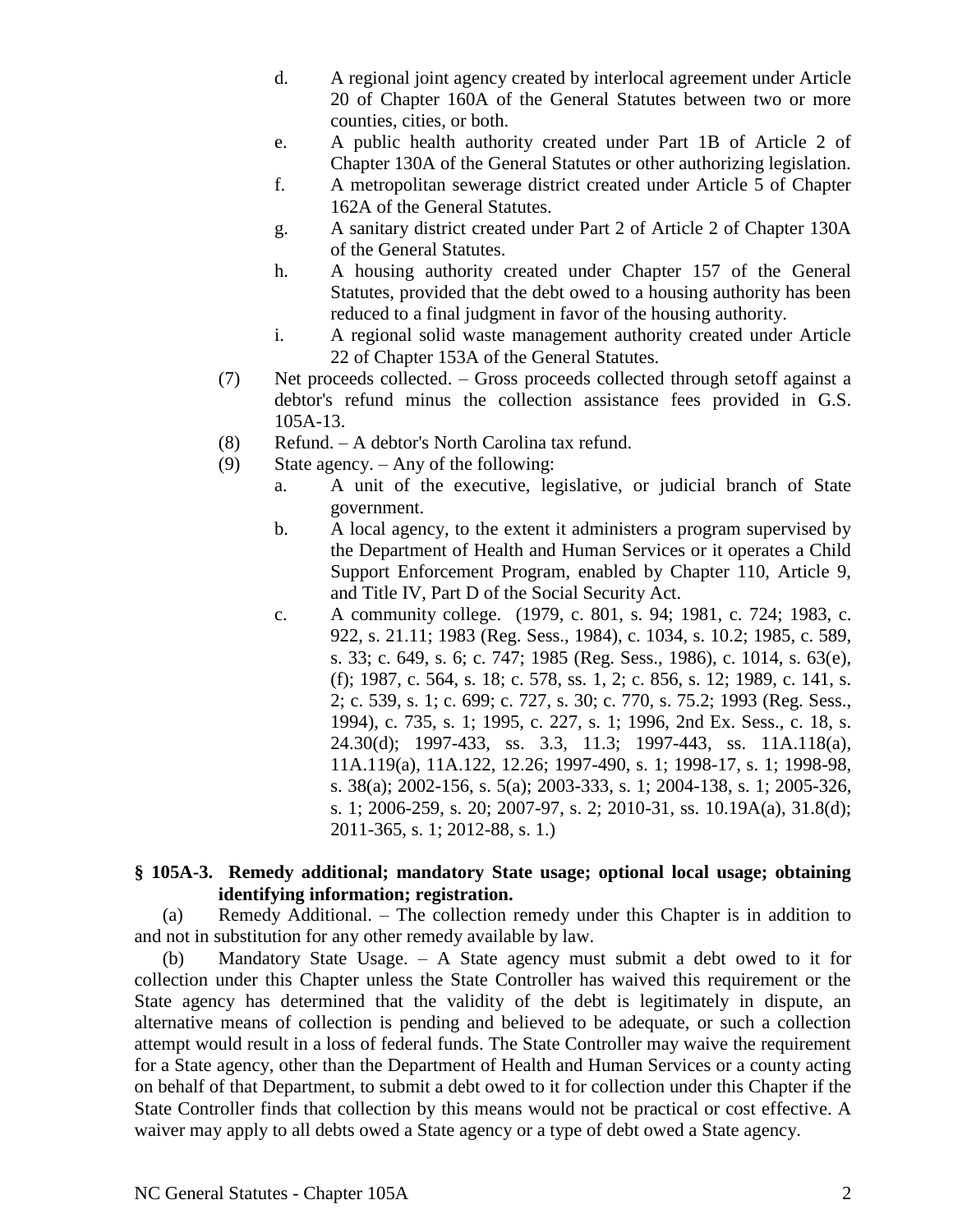(b1) Optional Local Usage. – A local agency may submit a debt owed to it for collection under this Chapter. A local agency that decides to submit a debt owed to it for collection under this Chapter must establish the debt by following the procedure set in G.S. 105A-5 and must submit the debt through one of the following:

- (1) A clearinghouse that is established pursuant to an interlocal agreement adopted under Article 20 of Chapter 160A of the General Statutes and has agreed to submit debts on behalf of any requesting local agency.
- (2) The North Carolina League of Municipalities.
- (3) The North Carolina Association of County Commissioners.

(c) Identifying Information. – All claimant agencies shall whenever possible obtain the full name, social security number or federal identification number, address, and any other identifying information required by the Department from any person for whom the agencies provide any service or transact any business and who the claimant agencies can foresee may become a debtor under this Chapter.

(d) Registration and Reports. – A State agency must register with the Department and with the State Controller. Every State agency must report annually to the State Controller the amount of debts owed to the agency for which the agency did not submit a claim for setoff and the reason for not submitting the claim.

A clearinghouse or an organization that submits debts on behalf of a local agency must register with the Department. Once a clearinghouse registers with the Department under this subsection, no other clearinghouse may register to submit debts for collection under this Chapter. (1979, c. 801, s. 94; 1989 (Reg. Sess., 1990), c. 946, s. 1; 1993, c. 512, s. 4; 1997-443, s. 11A.122; 1997-490, s. 1; 1998-212, s. 12.3A(a), (b); 2010-31, s. 31.8(e).)

#### **§ 105A-4. Minimum debt and refund.**

This Chapter applies only to a debt that is at least fifty dollars (\$50.00) and to a refund that is at least this same amount. (1979, c. 801, s. 94; 1997-490, s. 1.)

#### **§ 105A-5. Local agency notice, hearing, and decision.**

(a) Prerequisite. – A local agency may not submit a debt for collection under this Chapter until it has given the notice required by this section and the claim has been finally determined as provided in this section.

(b) Notice. – A local agency must send written notice to a debtor that the agency intends to submit the debt owed by the debtor for collection by setoff. The notice must explain the basis for the agency's claim to the debt, that the agency intends to apply the debtor's refund against the debt, and that a collection assistance fee of fifteen dollars (\$15.00) will be added to the debt if it is submitted for setoff. The notice must also inform the debtor that the debtor has the right to contest the matter by filing a request for a hearing with the local agency, must state the time limits and procedure for requesting the hearing, and must state that failure to request a hearing within the required time will result in setoff of the debt.

(c) Administrative Review. – A debtor who decides to contest a proposed setoff must file a written request for a hearing with the local agency within 30 days after the date the local agency mails a notice of the proposed action to the debtor. A request for a hearing is considered to be filed when it is delivered for mailing with postage prepaid and properly addressed. The governing body of the local agency or a person designated by the governing body must hold the hearing.

If the debtor disagrees with the decision of the governing body or the person designated by the governing body, the debtor may file a petition for a contested case under Article 3 of Chapter 150B of the General Statutes. The petition must be filed within 30 days after the debtor receives a copy of the local decision. Notwithstanding the provisions of G.S. 105-241.21, a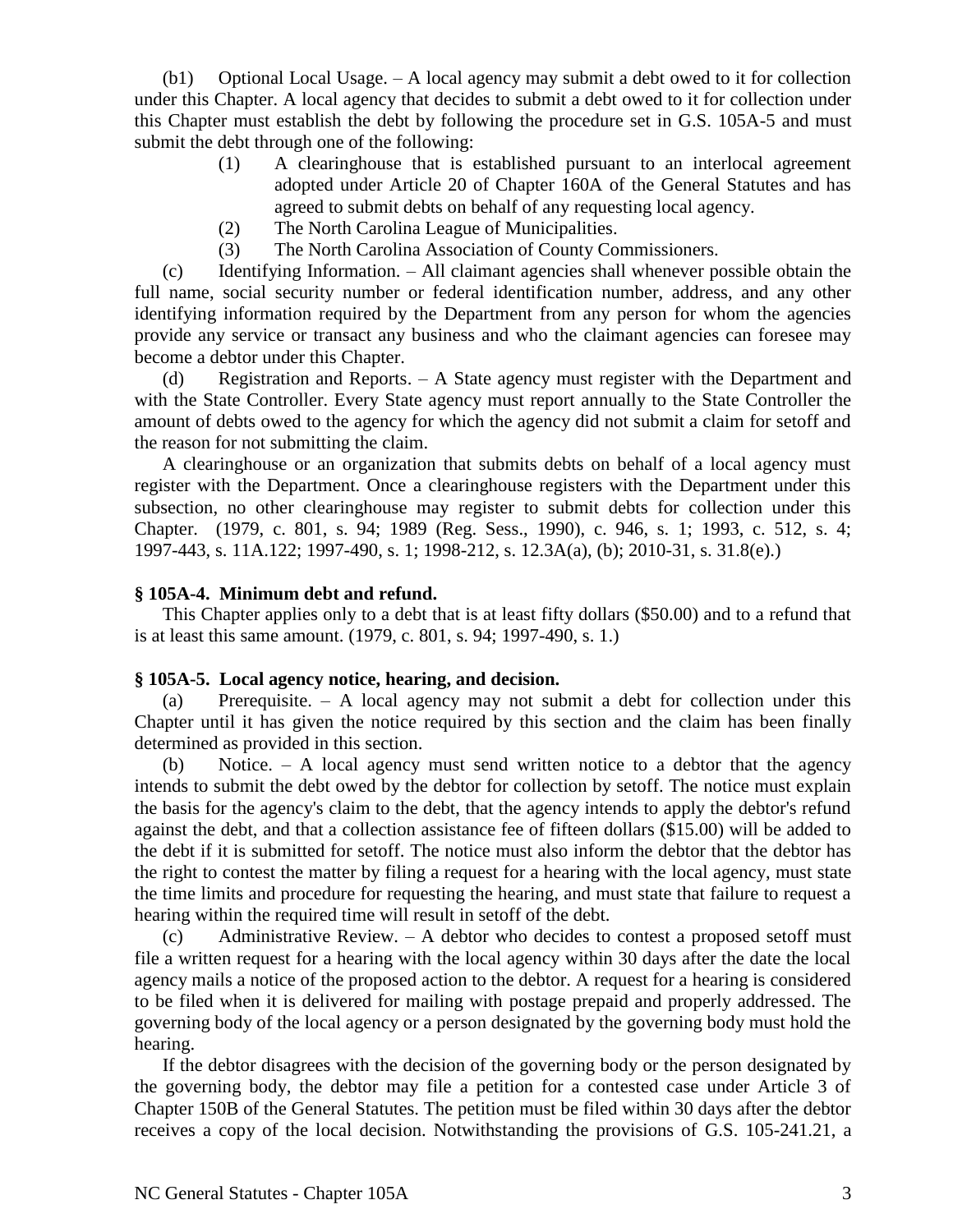local agency is considered an agency for purposes of contested cases and appeals under this Chapter.

In a hearing under this section, an issue that has previously been litigated in a court proceeding cannot be considered.

(d) Decision. – A decision made after a hearing under this section must determine whether a debt is owed to the local agency and the amount of the debt.

(e) Return of Amount Set Off. – If a local agency submits a debt for collection under this Chapter without sending the notice required by subsection (b) of this section, the agency must send the taxpayer the entire amount set off plus the collection assistance fees provided in G.S. 105A-13. Similarly, if a local agency submits a debt for collection under this Chapter after sending the required notice but before final determination of the debt and a decision finds that the local agency is not entitled to any part of the amount set off, the agency must send the taxpayer the entire amount set off plus the collection assistance fees provided in G.S. 105A-13. That portion of the amount returned that reflects the collection assistance fees must be paid from the local agency's funds.

If a local agency submits a debt for collection under this Chapter after sending the required notice and the net proceeds collected that are credited to the local agency for the debt exceed the amount of the debt, the local agency must send the balance to the debtor. No part of the collection assistance fees provided in G.S. 105A-13 may be returned when a notice was sent and a debt is owed but the debt is less than the amount set off.

Interest accrues on the amount of a refund returned to a taxpayer under this subsection in accordance with G.S. 105-241.21. A local agency that returns a refund to a taxpayer under this subsection must pay from the local agency's funds any interest that has accrued since the fifth day after the Department mailed the notice of setoff to the taxpayer. (1979, c. 801, s. 94; 1997-490, s. 1; 2002-156, s. 5(b); 2007-491, s. 44(1)c.)

## **§ 105A-6. Procedure Department to follow in making setoff.**

(a) Notice to Department. – A claimant agency seeking to attempt collection of a debt through setoff must notify the Department in writing and supply information necessary to identify the debtor whose refund is sought to be set off. The claimant agency may include with the notification the date, if any, that the debt is expected to expire. The agency must notify the Department in writing when a debt has been paid or is no longer owed the agency.

(b) Setoff by Department. – The Department, upon receipt of notification, must determine each year whether the debtor to the claimant agency is entitled to a refund of at least fifty dollars (\$50.00) from the Department. Upon determination by the Department that a debtor specified by a claimant agency qualifies for such a refund, the Department must set off the debt against the refund to which the debtor would otherwise be entitled and must refund any remaining balance to the debtor. The Department must mail the debtor written notice that the setoff has occurred and must credit the net proceeds collected to the claimant agency. If the claimant agency is a State agency, that agency must credit the amount received to a nonreverting trust account and must follow the procedure set in G.S. 105A-8. (1979, c. 801, s. 94; 1989 (Reg. Sess., 1990), c. 946, s. 2; 1997-490, s. 1.)

# **§ 105A-7: Repealed by Session Laws 1997-490, s. 1, effective January 1, 2000, and applicable to income tax refunds determined on or after that date.**

## **§ 105A-8. State agency notice, hearing, decision, and refund of setoff.**

(a) Notice. – Within 10 days after a State agency receives a refund of a debtor, the agency must send the debtor written notice that the agency has received the debtor's refund. The notice must explain the debt that is the basis for the agency's claim to the debtor's refund and that the agency intends to apply the refund against the debt. The notice must also inform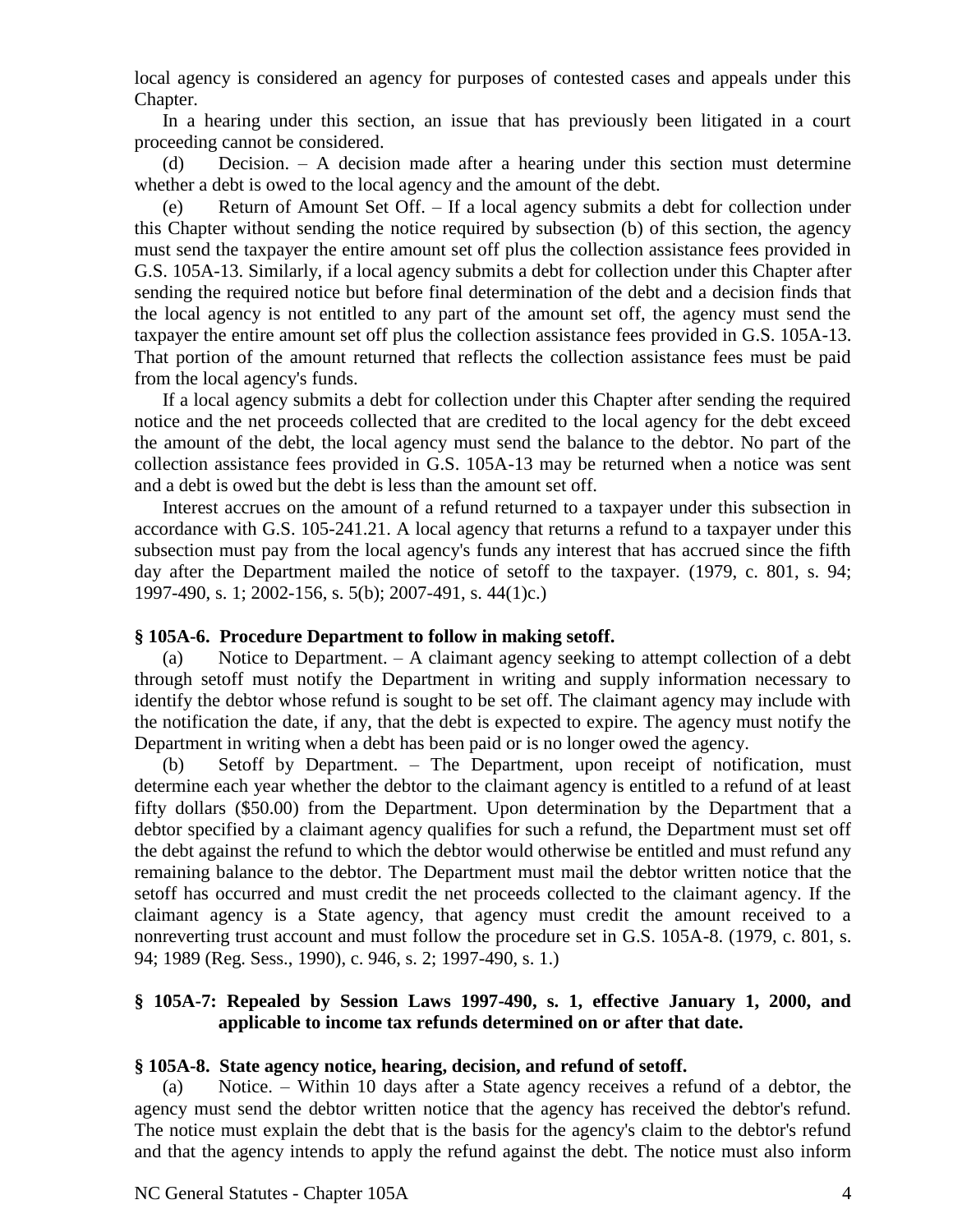the debtor that the debtor has the right to contest the matter by filing a request for a hearing, must state the time limits and procedure for requesting the hearing, and must state that failure to request a hearing within the required time will result in setoff of the debt. A State agency that does not send a debtor a notice within the time required by this subsection must refund the amount set off plus the collection assistance fee, in accordance with subsection (d) of this section.

(b) Hearing. – A hearing on a contested claim of a State agency, except a constituent institution of The University of North Carolina or the Division of Employment Security, must be conducted in accordance with Article 3 of Chapter 150B of the General Statutes. A hearing on a contested claim of a constituent institution of The University of North Carolina must be conducted in accordance with administrative procedures approved by the Attorney General. A hearing on a contested claim of the Division of Employment Security must be conducted in accordance with rules adopted by that Division. A request for a hearing on a contested claim of any State agency must be filed within 30 days after the State agency mails the debtor notice of the proposed setoff. A request for a hearing is considered to be filed when it is delivered for mailing with postage prepaid and properly addressed. In a hearing under this section, an issue that has previously been litigated in a court proceeding cannot be considered.

(c) Decision. – A decision made after a hearing under this section must determine whether a debt is owed to the State agency and the amount of the debt.

(d) Return of Amount Set Off. – If a State agency fails to send the notice required by subsection (a) of this section within the required time or a decision finds that a State agency is not entitled to any part of an amount set off, the agency must send the taxpayer the entire amount set off plus the collection assistance fee retained by the Department. That portion of the amount returned that reflects the collection assistance fee must be paid from the State agency's funds.

If a debtor owes a debt to a State agency and the net proceeds credited to the State agency for the debt exceed the amount of the debt, the State agency must send the balance to the debtor. No part of the collection assistance fee retained by the Department may be returned when a debt is owed but it is less than the amount set off.

Interest accrues on the amount of a refund returned to a taxpayer under this subsection in accordance with G.S. 105-241.21. A State agency that returns a refund to a taxpayer under this subsection must pay from the State agency's funds any interest that has accrued since the fifth day after the Department mailed the notice of setoff to the taxpayer. (1979, c. 801, s. 94; 1983, c. 419; 1987, c. 827, s. 16; 1989, c. 539, s. 2; 1997-490, s. 1; 2005-435, s. 42; 2007-491, s. 44(1)c; 2011-401, s. 3.10.)

#### **§ 105A-9. Appeals from hearings.**

Appeals from hearings allowed under this Chapter, other than those conducted by the Division of Employment Security, shall be in accordance with the provisions of Chapter 150B of the General Statutes, the Administrative Procedure Act, except that the place of initial judicial review shall be the superior court for the county in which the debtor resides. Appeals from hearings allowed under this Chapter that are conducted by the Division of Employment Security shall be in accordance with the provisions of Chapter 96 of the General Statutes. (1979, c. 801, s. 94; 1989, c. 539, s. 3; 1997-490, s. 1; 2011-401, s. 3.11.)

## **§ 105A-10. Repealed by Session Laws 1997-490, s. 1, effective January 1, 2000, and applicable to income tax refunds determined on or after that date.**

**§ 105A-11. Repealed by Session Laws 1997-490, s. 1, effective January 1, 2000, and applicable to income tax refunds determined on or after that date.**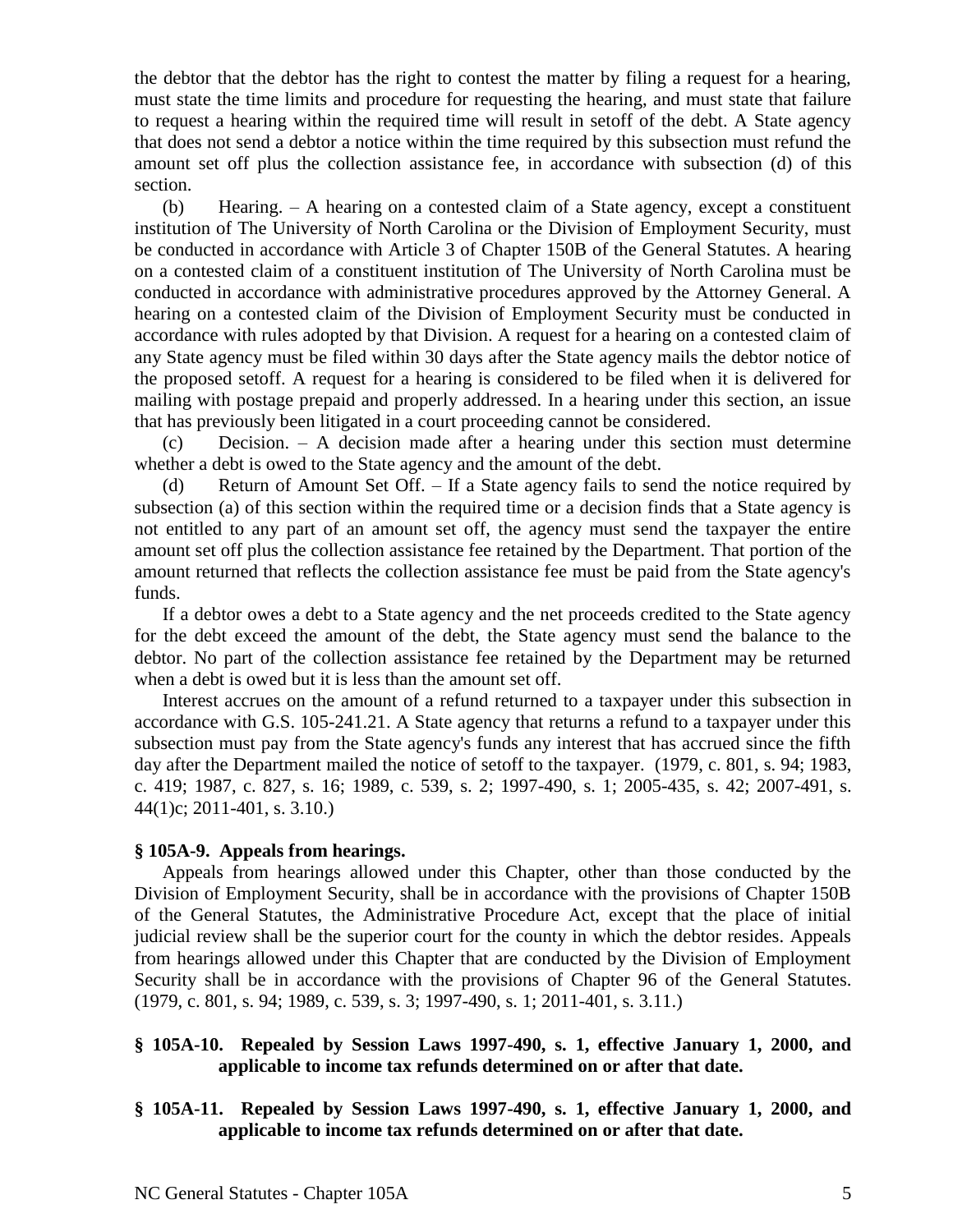## **§ 105A-12. Priorities in claims to setoff.**

The Department has priority over all other claimant agencies for collection by setoff whenever it is a competing agency for a refund. State agencies have priority over local agencies for collection by setoff. When there are multiple claims by State agencies other than the Department, the claims have priority based on the date each agency registered with the Department under G.S. 105A-3. When there are multiple claims by two or more organizations submitting debts on behalf of local agencies, the claims have priority based on the date each organization registered with the Department under G.S. 105A-3. When there are multiple claims among local agencies whose debts are submitted by the same organization, the claims have priority based on the date each local agency requested the organization to submit debts on its behalf. (1979, c. 801, s. 94; 1997-490, s. 1.)

#### **§ 105A-13. Collection assistance fees.**

(a) State Setoff. – To recover the costs incurred by the Department in collecting debts under this Chapter, a collection assistance fee of five dollars (\$5.00) is imposed on each debt collected through setoff. The Department must collect this fee as part of the debt and retain it. The collection assistance fee shall not be added to child support debts or collected as part of child support debts. Instead, the Department shall retain from collections under Division II of Article 4 of Chapter 105 of the General Statutes the cost of collecting child support debts under this Chapter.

(b) Repealed by Session Laws 2001-380, s. 3, effective November 1, 2001.

(c) Local Debts. – To recover the costs incurred by local agencies in submitting debts for collection under this Chapter, a local collection assistance fee of fifteen dollars (\$15.00) is imposed on each local agency debt submitted under G.S. 105A-3(b1) and collected through setoff. The Department must collect this fee as part of the debt and remit it to the clearinghouse that submitted the debt. The local collection assistance fee does not apply to child support debts.

(d) Priority. – If the Department is able to collect only part of a debt through setoff, the collection assistance fee provided in subsection (a) of this section has priority over the local collection assistance fee and over the remainder of the debt. The local collection assistance fee has priority over the remainder of the debt. (1979, c. 801, s. 94; 1989 (Reg. Sess., 1990), c. 946, s. 3; 1995, c. 360, s. 4(a); 1997-490, s. 1; 2000-126, s. 6; 2001-380, s. 3; 2002-156, s. 5(c); 2004-21, s. 1.)

## **§ 105A-14. Accounting to the claimant agency; credit to debtor's obligation.**

(a) Simultaneously with the transmittal of the net proceeds collected to a claimant agency, the Department must provide the agency with an accounting of the setoffs for which payment is being made. The accounting must whenever possible include the full names of the debtors, the debtors' social security numbers or federal identification numbers, the gross proceeds collected per setoff, the net proceeds collected per setoff, and the collection assistance fee added to the debt and collected per setoff.

(b) Upon receipt by a claimant agency of net proceeds collected on the claimant agency's behalf by the Department, a final determination of the claim if it is a State agency claim, and an accounting of the proceeds as specified under this section, the claimant agency must credit the debtor's obligation with the net proceeds collected. (1979, c. 801, s. 94; 1997-490, s. 1; 2010-31, s. 31.8(f).)

## **§ 105A-15. Confidentiality exemption; nondisclosure.**

(a) Notwithstanding G.S. 105-259 or any other provision of law prohibiting disclosure by the Department of the contents of taxpayer records or information and notwithstanding any confidentiality statute of any claimant agency, the exchange of any information among the